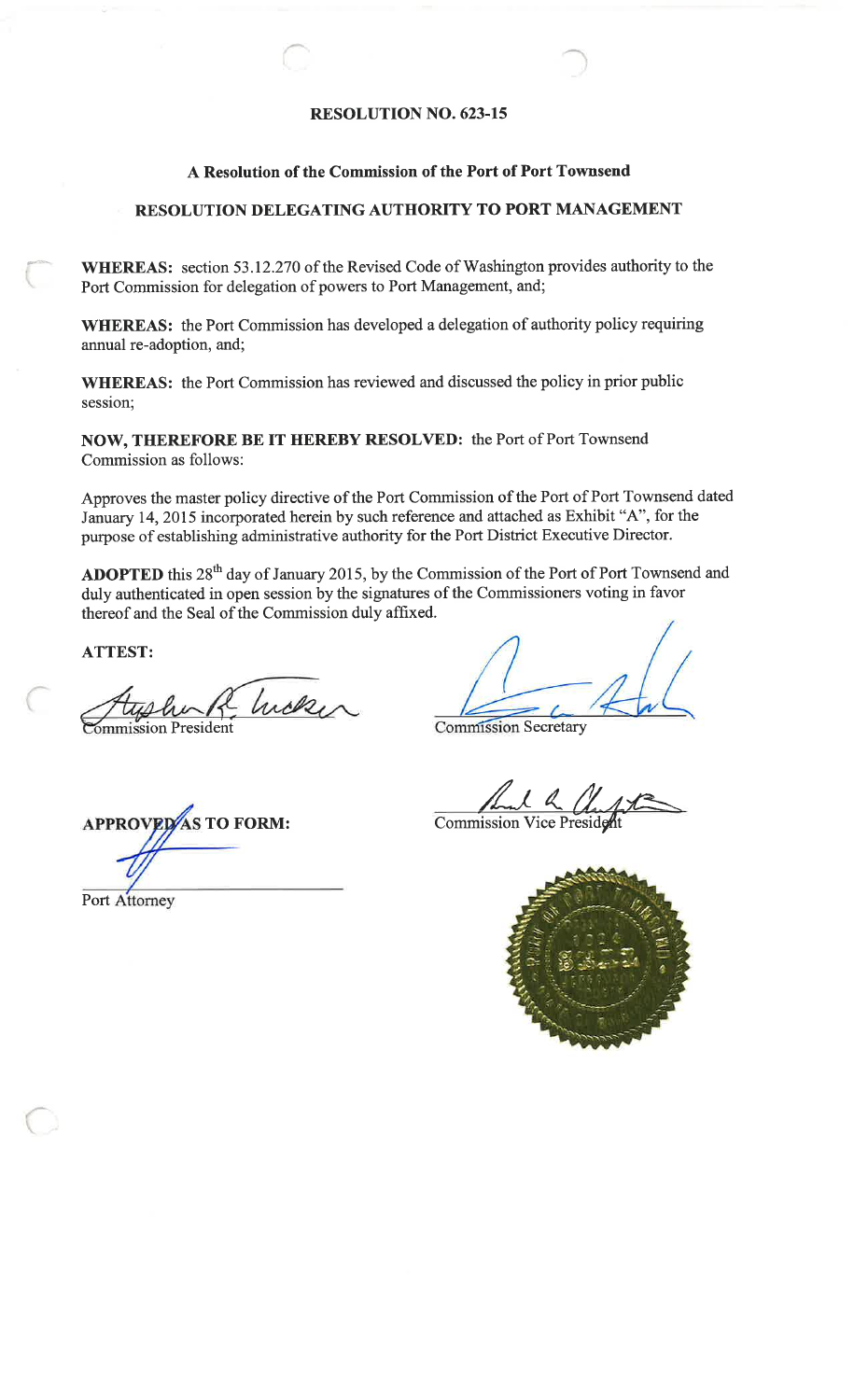# **PORT OF PORT TOWNSEND SPECIFIC POLICY DIRECTIVES OF ADMINISTRATIVE AUTHORITY OF THE PORT DISTRICT EXECUTIVE DIRECTOR**

#### **January 28, 2015**

The Commission of the Port of Port Townsend adopts the following policy for the purpose of establishing the Administrative Authority of the Executive Director (ED) who is responsible for normal Port operations. The phrase "normal Port operations" as used herein, means regular day-to-day business transactions involving personnel, materials and funds. The Commission shall retain an ED to implement the objectives of the Port, which shall be established by the Commission. The ED derives authority from the Commission acting as the governing body. The ED shall regularly inform and consult with the Commission regarding significant information and business transactions by a method mutually agreeable to the Commission and the ED. Commission directives or initiatives shall be made through the ED and shall be made only by the Commission acting as a body. The ED shall serve as the primary spokesperson for management.

Certain elements of this policy require annual approval per RCW. Therefore, this Administrative Authority Policy shall be reviewed and readopted annually.

#### **I. UTILIZATION OF PORT CREWS**

The Port District ED shall retain professional staff, which shall operate and manage according to directives from the ED. The ED is authorized to administer day-to-day operations which include personnel administration (task & project assignments, hiring, firing, setting salary & benefits, training, grievance procedures, employee enrichment & improvement, Union negotiations, etc.) within positions created and approved by the Commission.

#### A. Performance of Work by Port Crews

Prior Commission approval shall not be required where individual capital or maintenance projects are to be carried out by Port crews or day labor (when deemed appropriate) and do not exceed Twenty-Five Thousand Dollars (\$25,000.00), exclusive of applicable taxes. The ED may inform the Commission at the next scheduled meeting of all actions under this section.

## **II. RULES AND / OR PROCEDURES**

The ED is authorized to adopt administrative rules and regulations necessary for the efficient operation of the Port so long as such rules and regulations are reported to the Commission and are consistent with Commission policy. All amendments to the rules and regulations established therein may hereafter be made by the ED, so long as such amendments do not exceed the authority of the ED, as granted elsewhere herein, and are reported to the Commission in a timely manner.

The ED may delegate to appropriate Port staff such administrative authority or reporting requirements herein established as is necessary and advisable in the efficient exercise of the ED's authority. To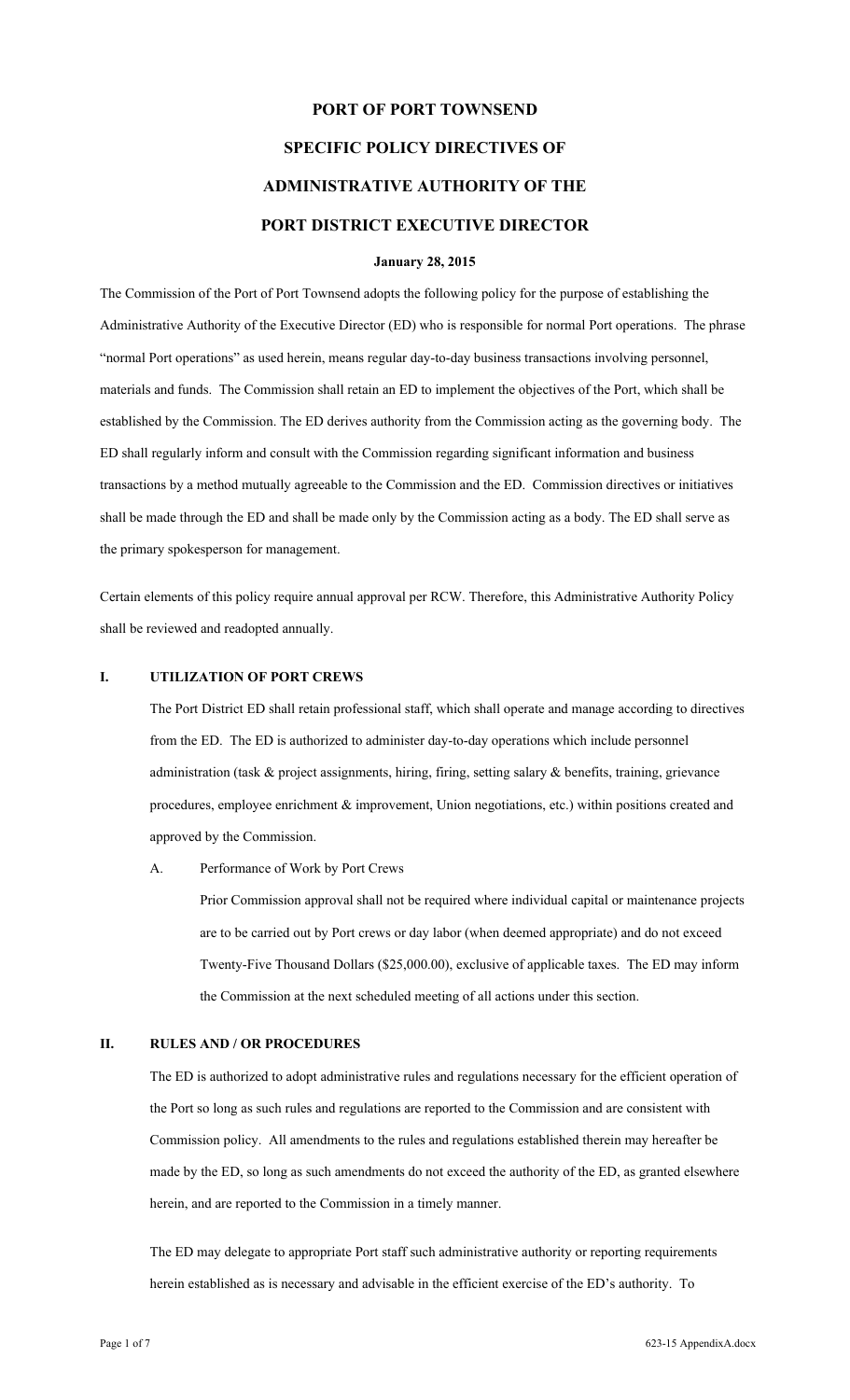implement delegations or authority to Port staff, the ED shall promulgate policy and procedure manuals, monetary delegations authority and employee position descriptions, affirmative action plans and office manuals which shall include such delegations as appropriate. The responsibility for all administration and day-to-day operations of the Port rests with the ED.

#### **III. SALE OF PERSONAL PROPERTY**

The Port District ED, with prior Commission approval, is authorized pursuant to RCW 53.08.090 to sell and convey surplus personal property of the Port pursuant to the requirements of RCW 53.08.090.-092 (as amended or succeeded). The ED is authorized to sell and convey surplus personal property of the Port of Port Townsend subject to the following conditions:

- A. That the value of such personal property does not exceed the dollar limits authorized under RCW 53.08.090-092 (as amended or succeeded).
- B. Prior to any such sale or conveyance, the ED shall itemize and list the property to be sold and make written certification to the Commission that the listed property is no longer needed for district purposes.
- C. Any large block of such property having a value in excess of the limits authorized under RCW 53.08.090 (as amended or succeeded) shall not be broken down into components of a lesser value and sold unless done so by public competitive bid.
- D. That offers for purchase are solicited from at least three (3) parties when no bids are received from the public competitive bidding process; unless waived by the Commission on a case-by-case basis.
- E. No real property or facility which is part of the comprehensive plan of improvement or modification thereof shall be disposed of until the comprehensive plan has been modified pursuant to RCW 53.20.010 and such real property or facility is found to be surplus to Port needs.

# **IV. CONTRACTS FOR PERFORMANCE OF WORK**

- A. Contract Awards for Construction and Maintenance
	- 1. The Port District ED may, without prior Commission approval, execute on its behalf Small Works Roster contracts where the total estimated contract price does not exceed Twenty-Five Thousand Dollars (\$25,000.00) exclusive of applicable taxes, and so long as all statutory procedures are followed, including bid and performance surety requirements. All contracts awarded under this section will be reported to the Commission at the next scheduled meeting. Public discussions with the Commission regarding all projects should precede any contract unless an emergency exists.
	- 2. The Port District ED may, execute on behalf of the Port contracts for large projects that have been properly approved including costs at a public Port meeting, and all statutory procedures must be followed. Upon proper approval from the Commission, the Port District ED may publish a notice calling for bids, award of contract or rejections of all bids will be done by vote of the Commission at a public meeting.
	- 3. When any emergency shall require the immediate execution of a contract for work the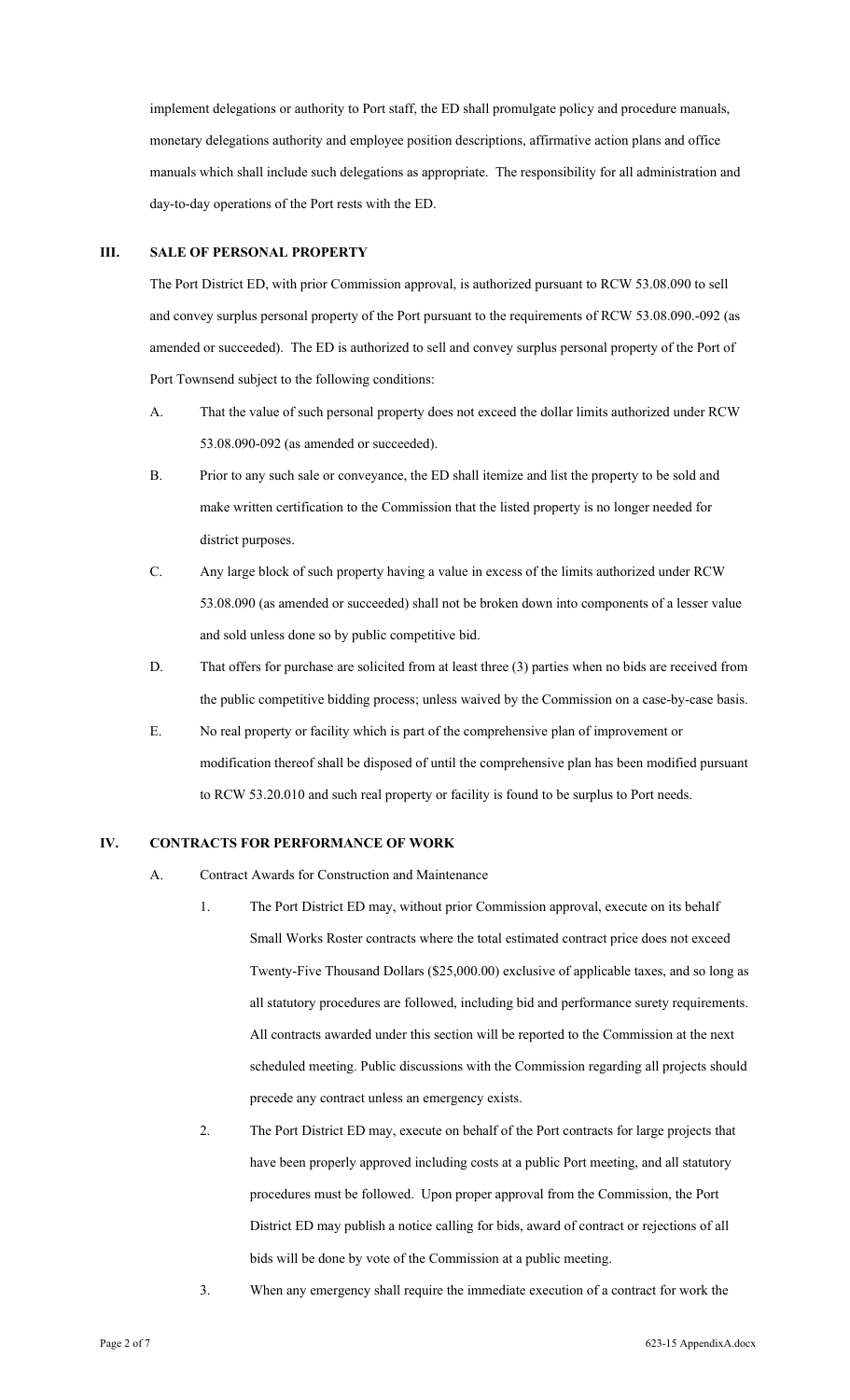Port District ED, pursuant to the procedures of RCW 39.04.020 (as it may be amended or succeeded), is authorized to make a finding of the existence of such emergency and execute any contracts necessary to respond to the existing emergency, provided that the Port District ED shall, at the first opportunity contact a Commissioner, and at the first Port Commission meeting following the finding of the existence of an emergency, request the Port Commission ratification of the finding of emergency and any contracts awarded and or executed pursuant to that finding.

#### B. Change Orders

Where a contract for the performance of work has been awarded and under which the work is in progress, and individual changes in plans or specifications are necessitated in order to properly accomplish the work, the ED is authorized, without prior Commission approval, to execute on its behalf individual change orders to the contract if all of the following conditions are met:

- 1. The estimated cost of the aggregate changes in plans or specifications, exclusive of applicable taxes, will not exceed Twenty-Five Thousand Dollars (\$25,000.00).
- 2. For contracts of \$1 million dollars or more, the change order shall not exceed Fifty Thousand Dollars (\$50,000.00).
- 3. The contract provides for the issuance of changes orders.
- 4. The individual change order has been approved and certified by the project architect or engineer as being necessary to the proper accomplishment of the work called for in the basic contract.
- 5. The ED shall inform the Commission at the next scheduled meeting of all actions undertaken under this section.
- C. Professional Services / Consulting Services:

The ED shall be responsible for the initiation of appropriate procedures to obtain professional or consultant services where deemed necessary in carrying out normal Port operations. When necessary, Port Legal Counsel shall be consulted with respect to statutory procedures in connection with these services. The ED may arrange for these services, without prior Commission approval, when the cost of the proposed service for any single project will not exceed Ten Thousand Dollars (\$10,000.00). If the fee for such services is estimated to exceed Ten Thousand Dollars (\$10,000.00), prior Commission approval shall be required. The ED shall inform the Commission at the next scheduled meeting of all actions undertaken under this section.

D. Architectural, Engineering & Technical Services:

The ED is authorized to contract with qualified architectural, engineering and technical testing  $\&$ inspection firms licensed in the State of Washington to provide such services as required for maintenance, preliminary engineering work or small projects of the Port. Arrangements for obtaining such services shall follow all required statutory procedures and shall be consistent with normal established fees paid for such services. If the fee on any single project or closely related work is estimated to exceed Fifteen Thousand Dollars (\$15,000.00) Commission approval shall be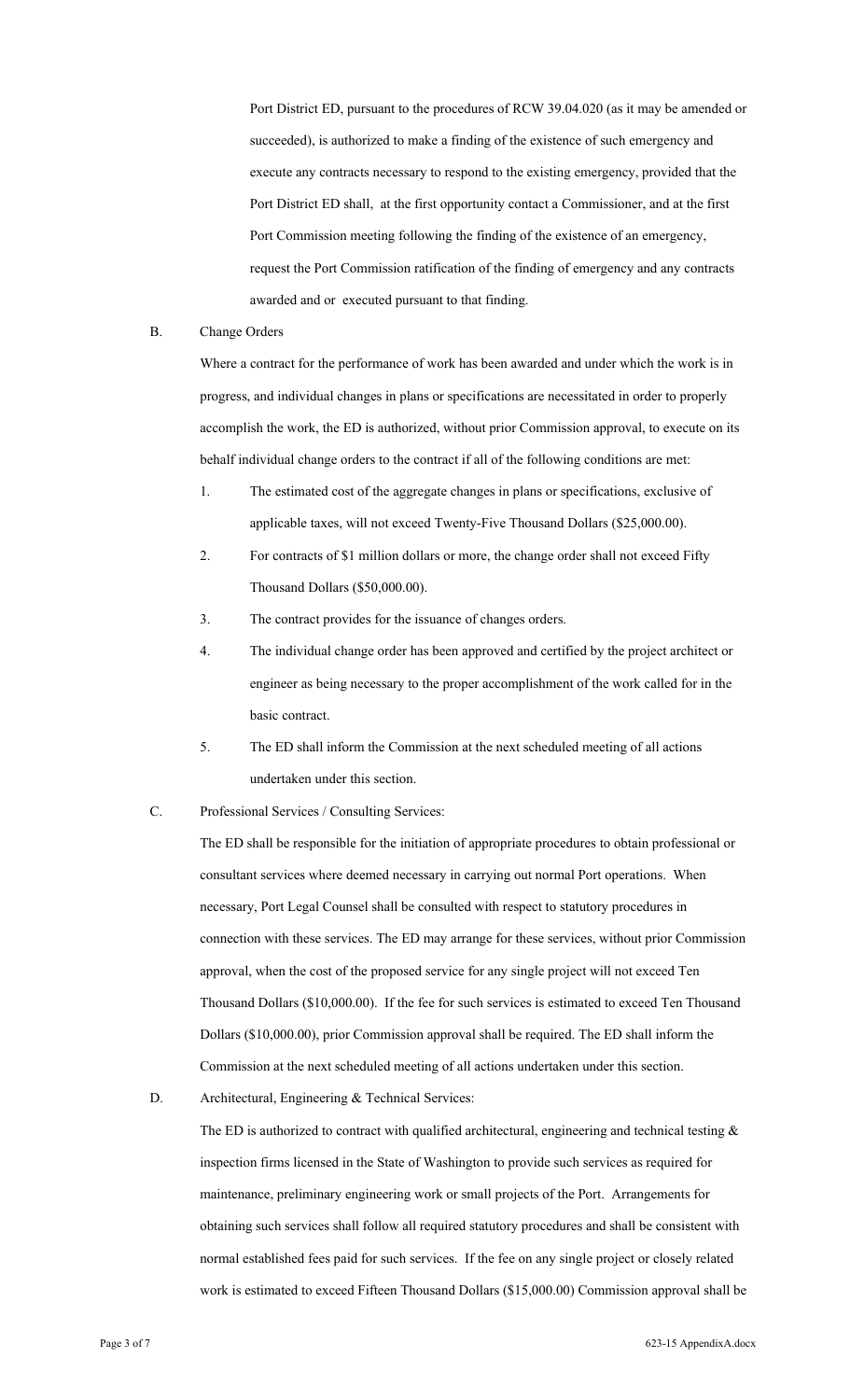required. The ED shall inform the Commission at the next scheduled meeting of actions undertaken under this section.

E. Reports:

Notwithstanding the authorities granted in the preceding sections A - D, the ED shall keep the Commission advised of all contracts, reports and activities.

## **V. ACQUISITION OF UTILITIES, MATERIALS, EQUIPMENT, SUPPLIES, AND SERVICES.**

The ED shall have the responsibility for following all statutory requirements and procedures in connection with all acquisition of utilities, materials, equipment, supplies and services. Utilities, materials, equipment, supplies and services may be acquired on the open market, or by competitive bidding when necessary for the normal maintenance and operations of the Port, and no prior Port Commission approval shall be required but shall, where appropriate, be approved as part of normal monthly expenses and shall be within authorized budgets. The Port District ED may acquire utilities, materials, equipment, supplies and services subject to the following conditions:

- A. The purchase price does not exceed Twenty-Five Thousand (\$25,000.00) Dollars or has been preapproved by Commission, or if specifically identified while developing the annual budget and does not exceed the budgeted amount.
- B. In the event of competitive bidding all statutory regulations must be followed.
- C. The Ed is authorized to establish a system to control purchase of materials, supplies and services. Such system should take into consideration the nature of the purchases, and that the invoices have been properly processed and approved in accordance with Port Policies and Procedures.

#### **VI. REAL & PERSONAL PROPERTY RENTALS OR LEASES**

All real & personal property belonging to the Port, when available for rent or lease, shall, except as otherwise provided herein, be leased only under an appropriate written lease instrument approved by the Commission in accordance with RCW 53.08.085. The term lease as used herein may refer to rental agreements, operating agreements or use agreements. Provided, however, in the case of a month-to-month lease subject to all the following conditions, the ED may execute the lease:

## **VII. LITIGATION**

The ED, in coordination with Port Counsel (appointed by the Commission), shall be responsible for the procedures necessary for management and supervision of litigation in which the Port has an interest, directly or indirectly. For purposes of this section, "litigation" shall mean the assertion of any position, right or responsibility by or against the Port which has been filed in any court of general jurisdiction, be it State or Federal, or any quasi-judicial or administrative forum. The ED shall inform the Commission at the next regular meeting of all actions undertaken under this section.

#### **VIII. ADJUSTMENT TO ACCOUNTS RECEIVABLE OR UNCOLLECTIBLE ACCOUNTS**

The Port District ED is authorized to establish procedures to:

1) Make adjustments to accounts receivable for valid business reasons which do not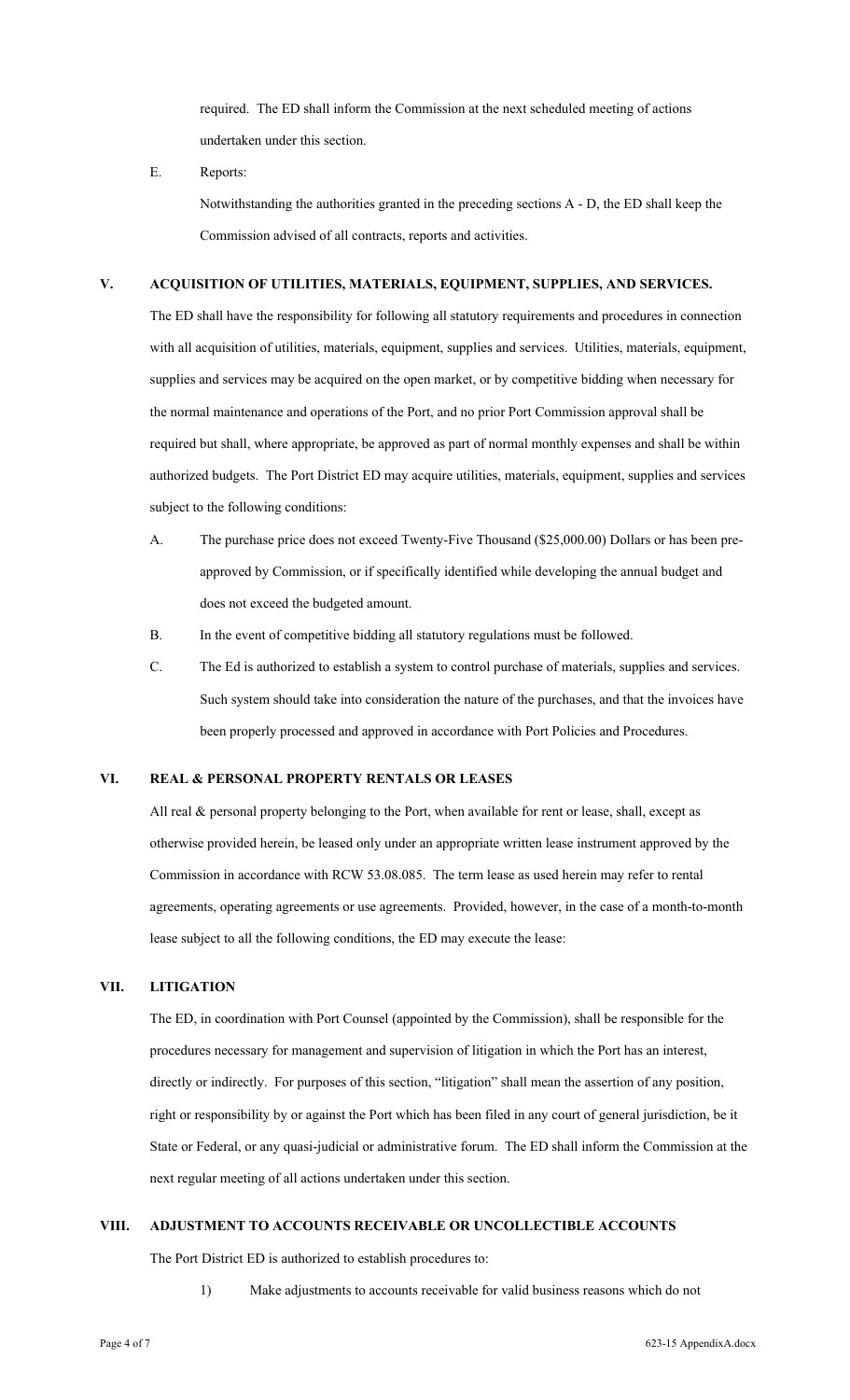constitute a gift of public funds, or

2) Remove from the general ledger uncollectible accounts with prior approval from the Commission.

Prior to classifying any account receivable as a "doubtful account", the ED shall be satisfied that every reasonable effort has been made by the staff to resolve or accomplish the collection of the account. For those accounts that fail to make payment, the ED shall authorize Port Legal Counsel to bring action in courts of law, or appropriate steps for possible collection. The Ports accounting records shall reflect that any account more than one hundred twenty (120) days past due is a "doubtful account". The ED shall review the doubtful accounts periodically (at least annually); recommend to the Commission which accounts should be deemed as "uncollectible" and removed from the Port's General Ledger. The Port may take collection action more quickly than set forth in the doubtful accounts collection procedure, or may exercise other remedies if available. The classification of an account as "doubtful" or "uncollectible" shall not waive any rights or release any claim against the Account Debtor. The ED shall inform the Commission at the next regular meeting of all actions undertaken under this section.

### **IX. PROPERTY ACQUISITION AND SALE OF REAL PROPERTY**

When the Commission authorizes the acquisition of real property by purchase or condemnation, the ED shall take all necessary steps including, but not limited to obtaining appraisals / market analyses, to secure title of such property for the Port. The acquisition price shall be established based on appraisals, market analyses and negotiations and shall be approved by the Commission prior to any finalization of the purchase, ED shall sign all necessary documents.

When the Commission authorizes the sale of real property, the ED shall take all necessary steps to complete the transaction including, but not limited to obtaining appraisals, accepting deposits and opening escrow accounts for the Port. The sale price shall be established based upon factors including, without limitation, negotiations, appraisals/market analyses, special benefits to the Port and community, employment generated by the project, and shall be approved by the Commission prior to any finalization of the sale, ED shall sign all necessary documents.

#### **X. INSURANCE PROGRAMS**

The ED shall be authorized to work with an insurance broker, pre-approved by the Commission, to negotiate and obtain appropriate policies of insurance to cover Port property, liability, Commissioner and employee coverage, vehicle and other areas appropriately included within a comprehensive insurance program. The ED is authorized to approve from time to time changes or modifications within the insurance policies, these changes shall be promptly reported to the Commission at the next scheduled meeting so as to keep Commission informed of basic changes in the overall insurance program of the Port.

#### **XI. EMPLOYEE TRAVEL, EDUCATION & CONFERENCE ATTENDANCE**

The ED is authorized to approve travel and attendance of conferences or education opportunities by employees, without prior Commission approval. The limits of such authorization shall be for travel within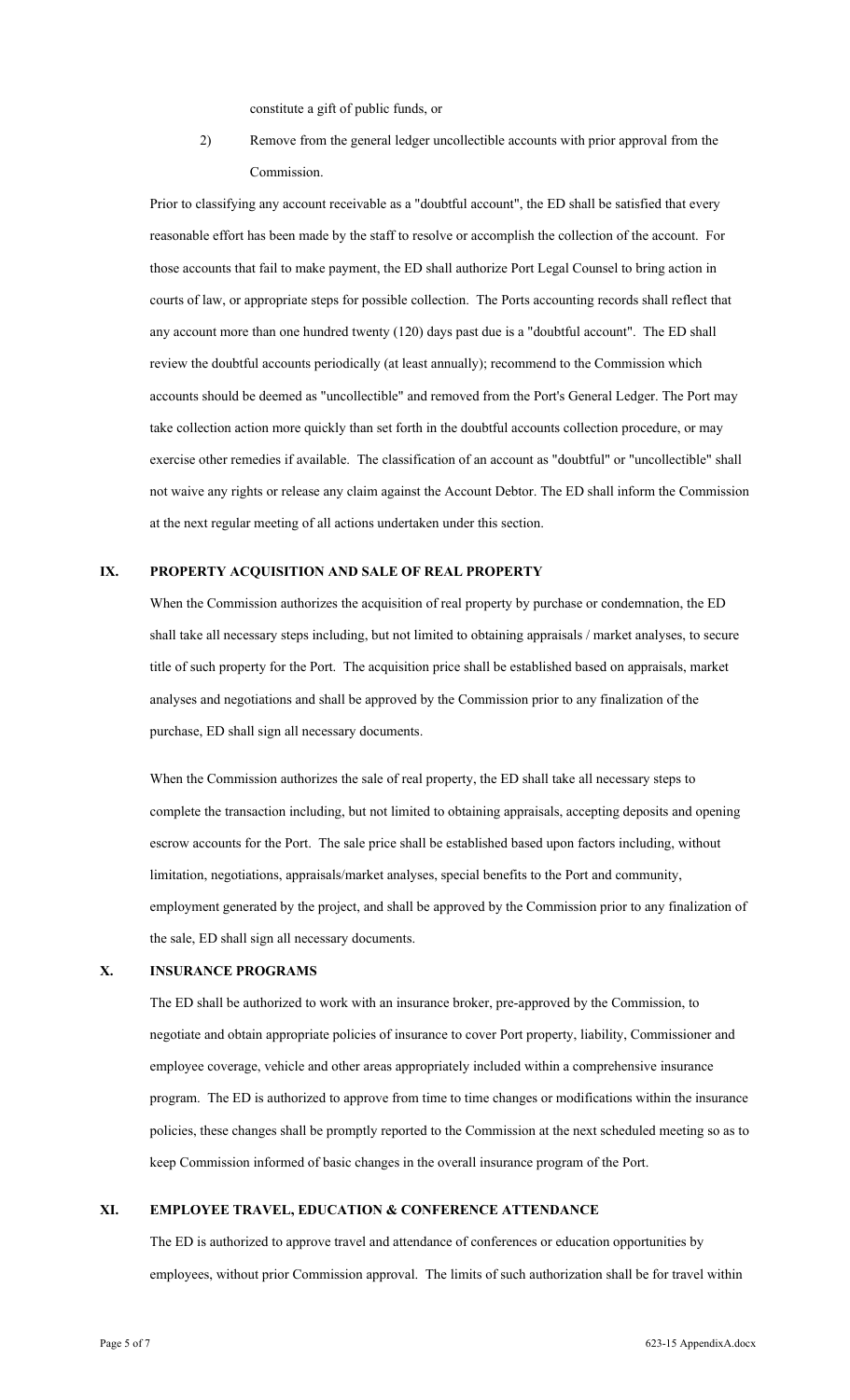the continental United States and the total costs shall not exceed \$1,000.00. Estimated costs in excess of \$1,000.00 shall require Commission approval prior to travel. Travel costs must be within the current budget.

The ED will review all requests for travel to conferences or education to assure that it is applicable to the Port or Port operations.

# **XII. BANKING SERVICES AND INVESTMENT OF TEMPORARILY IDLE PORT FUNDS**

The ED is authorized to negotiate for banking services and enter into agreements for such services; provided, however, unless approved in advance by the Commission, such agreements shall be terminable by the Port, without penalty. Procedures shall be established for the deposit / disbursal of Port funds recognizing the requirements sited in RCW 53.36.010 and that such procedures shall provide for an adequate system of internal control. Such banking service agreements shall be reported to the Commission at the next regular meeting.

For purposes of this section, "Temporarily Idle Funds" shall mean those funds which are not required for immediate expenditure. The Port District ED is authorized to develop procedures to direct the Port Treasurer, in accordance with applicable law relating to the investment of public funds, in the investments of temporarily idle Port funds. These directives include, but shall not be limited to, investments in public fund approved vehicles of investment, sale of such investments, and necessary inter-fund transfers. A summary of all financial activities shall be provided at Port Commission meetings.

## **XIII. TRADE DEVELOPMENT PROGRAMS**

The ED is authorized, consistent with budget and statutory limitations, to develop and carry out programs of trade development (which may include tourism and tourism promotion), advertising, and promotion of the Port, including its properties, facilities and services. Such programs shall be reviewed by the Commission from time to time.

#### **XIV. GRANTS AND APPROPRIATIONS**

All grant and appropriation requests (regardless of value) will come before the Commission for approval prior to submission.

#### **XV. AFFIRMATIVE ACTION AND EQUAL EMPLOYMENT**

It is the basic policy of the Port to provide equal opportunity to the users of all Port services and facilities, all contracting entities, Port employees and applicants for employment, and to assure that there be absolutely no discrimination against any person on the grounds of race, creed, color, national origin, sex, sexual orientation, marital status, age or the presence of any sensory, mental or physical handicap. This policy is to be implemented by the Executive Director.

## **XVI. ADMINISTERIAL CHECKS AND WARRANTS**

The Executive Director is authorized to approve checks and warrants issued in the nature of administerial expenses for the efficient and proper management of port district operations as delegated in this resolution